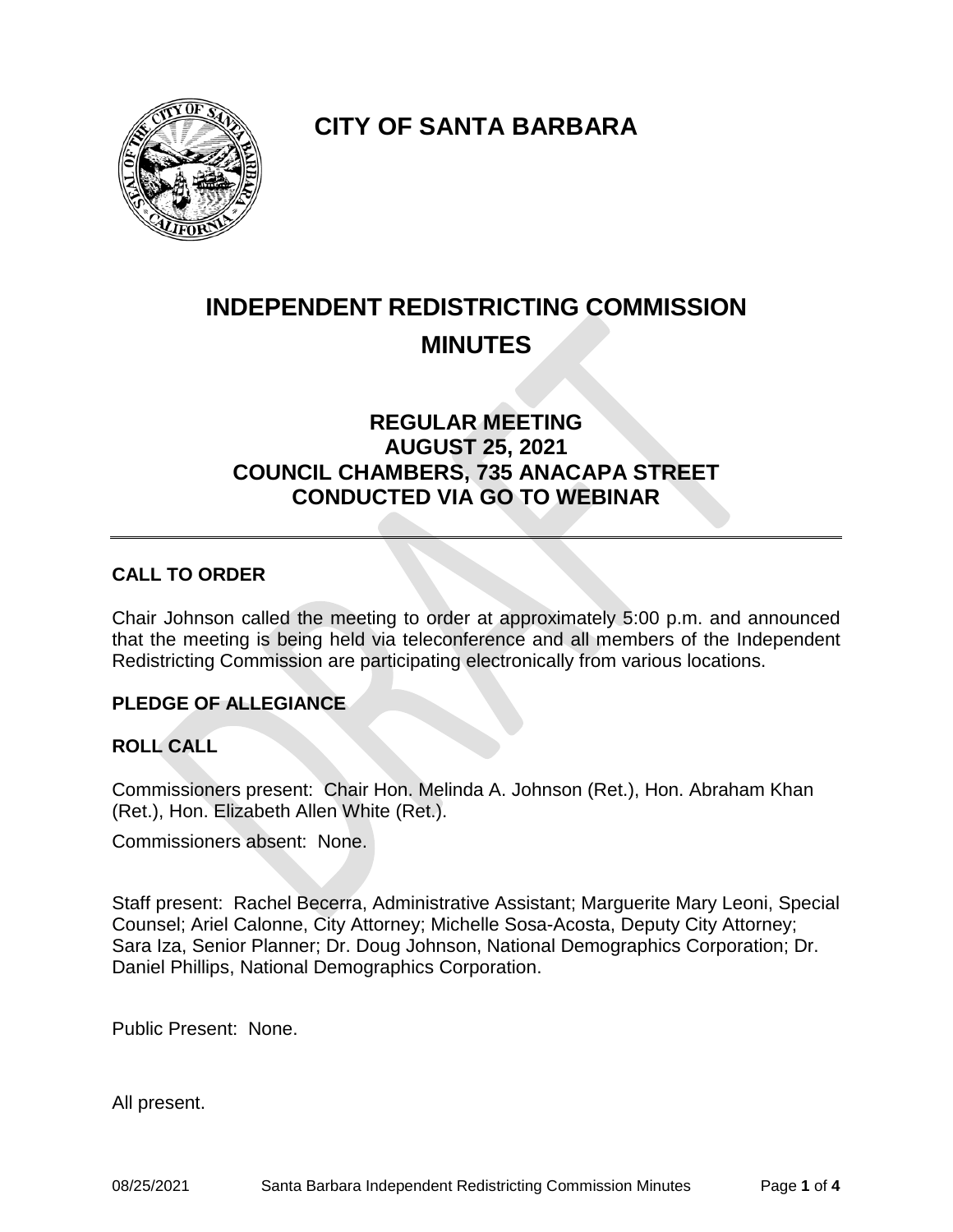#### **GENERAL BUSINESS**

A. Changes to the Agenda

B. Public Comment. Any member of the public may address the Commission for up to two minutes on any subject within its jurisdiction that is not scheduled on this agenda for a public discussion.

C. Approval of the minutes of the Independent Redistricting Commission meeting of July 28, 2021. The Commissioners moved to approve the July 28 minutes without amendment.

#### **NOTICES**

### **INDEPENDENT REDISTRICTING COMMISSION REPORTS**

1. Report on Final Civic Engagement and Outreach Plan for Redistricting.

Senior Planner Sara Iza presented on the Final Civic Engagement Plan and described the timeline for the eight proposed public hearings. Judge Johnson asked whether there would be any costs in securing venues for the hearings. Ms. Iza said there would be a fee of about \$100-\$200 per venue. City Attorney Ariel Calonne added that the City has a new interim City Administrator, Rebecca Bjork. Mr. Calonne said that Ms. Bjork asked City staff to present to City Council on September 14 regarding the redistricting plans. Mr. Calonne also mentioned that the Council will have some say on the locations of the hearings, so the locations are subject to change.

2. Report on the Census Bureau data receipt.

Dr. Daniel Phillips reported on the recently released Census Bureau data receipt. He explained that the released data is not the official redistricting data because the statewide database census needs to account for prisoner population. Dr. Phillips explained that the prisoner population may cause the estimated data to change slightly and that there is no substantial change expected. He then said that the state reported it would take about four to six weeks to process the census data and release its official census data.

Dr. Phillips presented a spreadsheet of Santa Barbara citywide demographics. He said he plans to have the district by district data at the September 20 public hearing.

Regarding the citywide data, Dr. Phillips explained that there was a slight increase in total population count for the City of Santa Barbara from 2010 to 2020. He then reported on the totals for racial ethnic backgrounds and the citizen voting age population. Hon. Johnson asked whether there was a significant population change among Hispanics from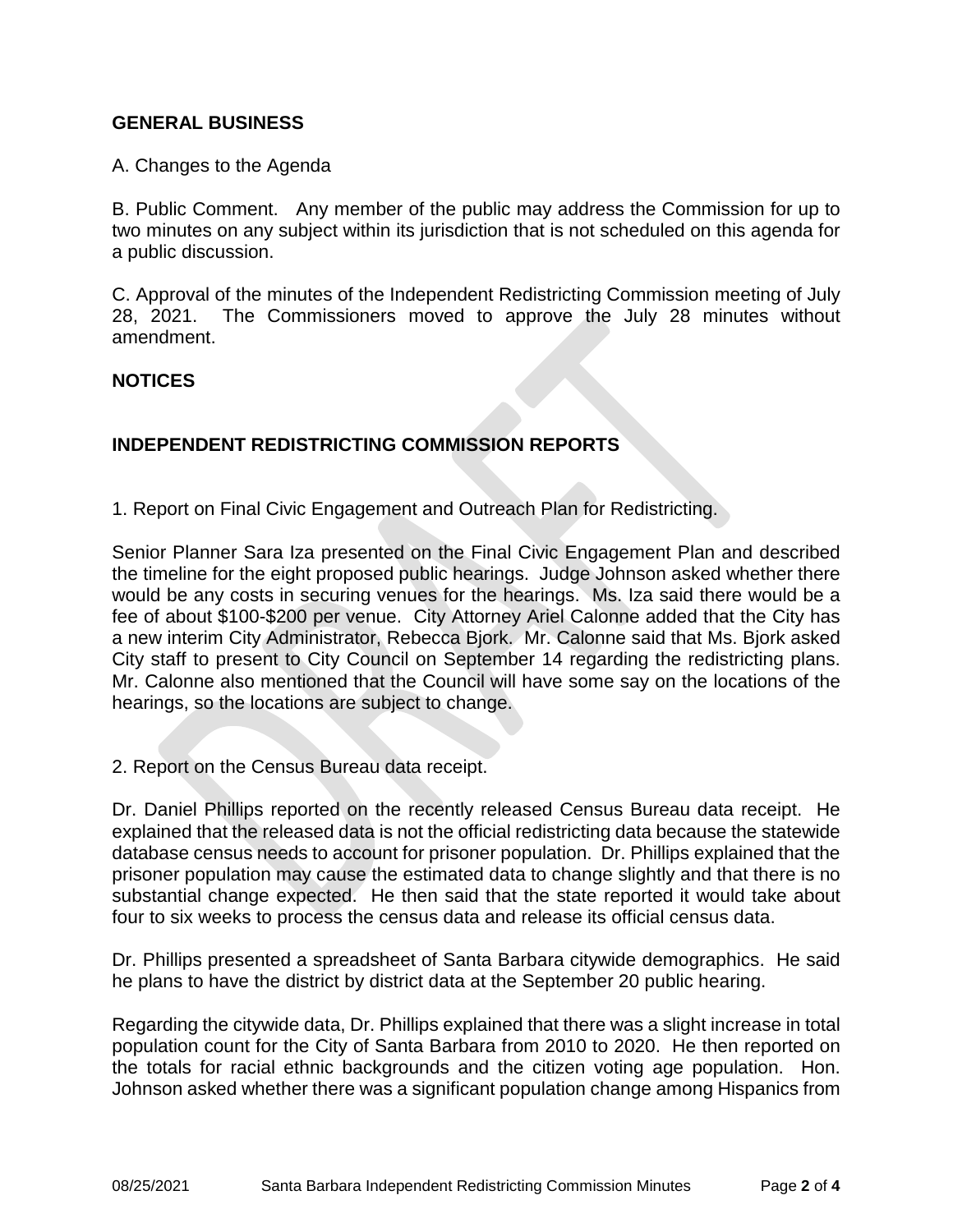2010 to 2020. Dr. Phillips said he did not have that information in the spreadsheet, but that he has seen such numbers in a different resource and that the numbers have not changed at all.

3. Discussion of Future Agendas.

Mr. Calonne and Deputy City Attorney Michelle Sosa-Acosta explained that the September 20 public hearing would be virtual and that there are administrative limitations for in-person or hybrid meetings, such as mask requirements. Hon. Johnson expressed that the Commission would rather attend public hearings in-person if possible. Hon. Johnson then asked about the historic turnout for previous districting public hearings for the City of Santa Barbara. Mr. Calonne explained that the previous districting process was activated by litigation. Ms. Sosa-Acosta then said that the turn out for previous districting process ranged from 40-60 people per hearing. Ms. Sosa-Acosta also mentioned that this year's election season could impact turnout for redistricting public hearings.

Mr. Calonne then explained to the Commission that the City sent the Commission a preliminary analysis on the legal criteria for the redistricting process. Hon. White and Hon. Khan said they found the analysis on the legal criteria to be helpful.

Hon. Khan asked for the Commission to receive advanced notice of any changes in locations or formats of the redistricting public hearings. Ms. Sosa-Acosta confirmed that the Commissioners would receive such advanced notice.

#### 4. Public Comment.

During the discussion of future agendas, the Commission received a public comment from Lindsay Baker from the League of Women Voters. Ms. Baker wanted to emphasize the need for transparency in the procedures and community engagement during the redistricting process. She mentioned that the League of Women Voters would like the redistricting meetings to be displayed on the City's website as she found it difficult to find the Commission's meetings. Further, Ms. Baker mentioned that the League of Women Voters is holding a September 15 meeting on redistricting.

5. Discussion of Public Comment.

Hon. Johnson asked what could be done in response to Ms. Baker's concerns. Mr. Calonne said that the City would look into those issues and follow up. Hon. White asked whether the City would be present at the September 15 League of Women Voters meeting. Mr. Calonne explained that there is greater attention on the County of Santa Barbara's redistricting process, but acknowledged that the League of Women Voters is part of civic engagement. Mr. Calonne then said that if there is a way for the City to attend, it would do so. Hon. Johnson also asked what solutions existed for issues with the City website. Mr. Calonne said that the City is consulting with its Information and